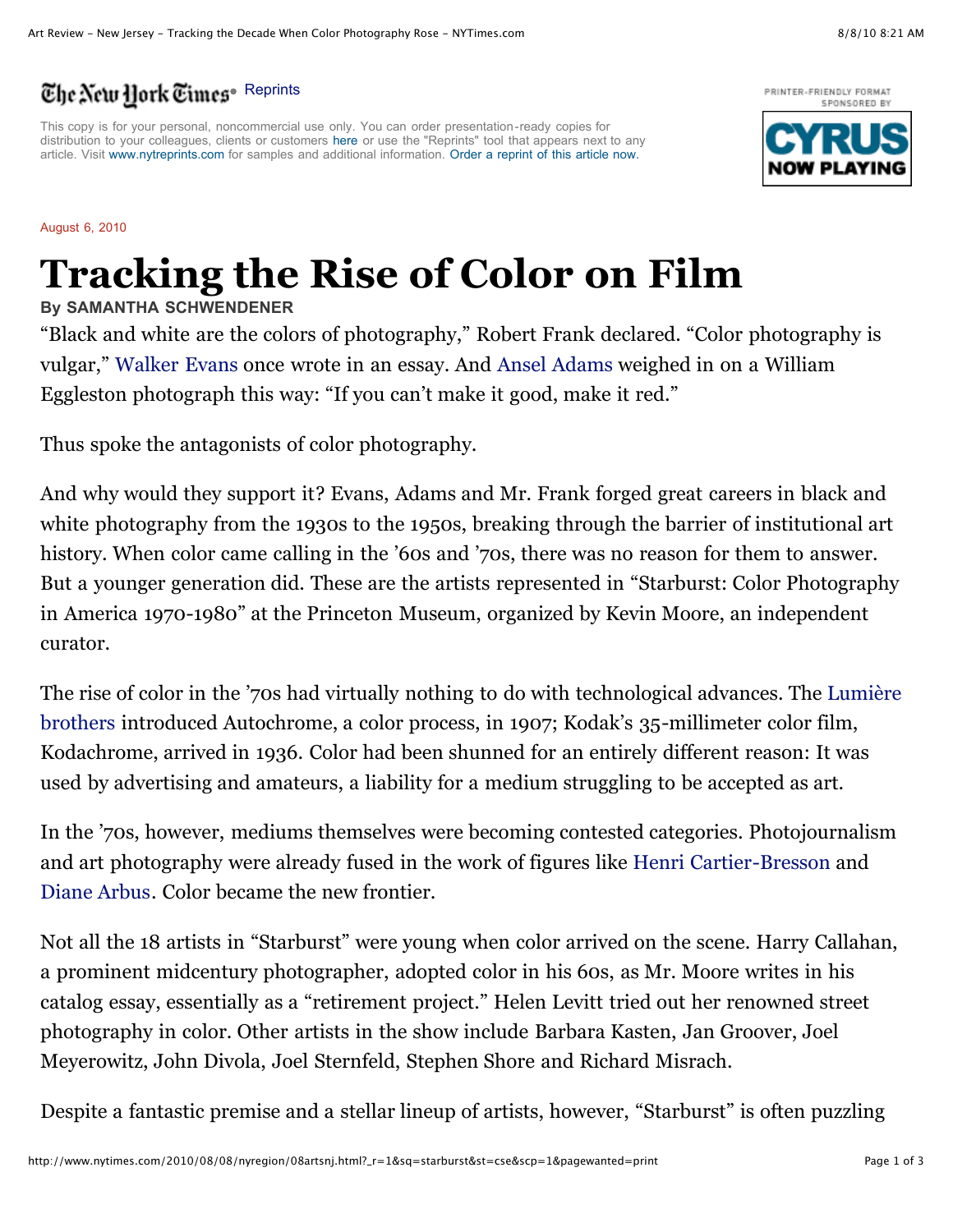and frustrating. One reason is that it has been shoehorned into the museum's "Inner Sanctum," a catacomb-like space perfect for telling old-school linear narratives — not so great for purportedly radical art histories.

The show also hews too closely to chronology, which means it opens with Robert Heinecken's 1970 video with television news footage of the Vietnam War; a black and white image of a nude female torso is attached to the screen. The whole thing feels glaringly anachronistic in an age when feminism was on the rise. Next up is a project of postcards with images of Amarillo, Tex., printed up by Mr. Shore in 1971, a series that pales compared to his later road trip photographs.

There are classic '70s color images, like Mr. Shore's ode to banal car culture, "Beverly Boulevard and La Brea Avenue, Los Angeles, California, June 21, 1975" and Mr. [Sternfeld's](http://hammer.ucla.edu/exhibitions/detail/exhibition_id/107) "Wet'n Wild Aquatic Theme Park, Orlando, Florida, [September](http://www.artnet.com/usernet/awc/awc_thumbnail.asp?aid=424263129&gid=424263129&works_of_art=1&cid=75413&page=2) 1980." John Divola and Richard Misrach offer spectral visions of nature marred by culture; Mitch Epstein effectively translates the social commentary of his teacher, Garry Winogrand, into color.

What's hard to shake, though, is the sense that this was a transitional decade; many of the projects here would be fully realized by other artists in subsequent years, who benefited from developments in color photography. Mr. Meyerowitz's photographs of isolated people on the beach at Coney Island uncannily foretell Rineke Dijkstra's more nuanced portraits of beachgoing teens. His theatrically lighted Cape Cod images suggest Gregory [Crewdson](http://topics.nytimes.com/top/reference/timestopics/people/c/gregory_crewdson/index.html?inline=nyt-per) — or, in kitschier moments, the self-aware stylings of Roe Ethridge. Mr. Sternfeld's agitated street portraits taken with a strobe were astutely packaged by Philip-Lorca diCorcia.

Even near-perfect pictures have their implicit successors. Ms. Kasten's and Ms. Groover's backto-modernist aesthetics have become templates for artists like Eileen Quinlan and Sara VanDerBeek. Neal Slavin's fantastic mid-'70s post-conceptual photographs of organizations — the ["International](http://www.mocp.org/collections/permanent/slavin_neal.php) Twins Association" or the über-photogenic stable of Wilhelmina Models — predict much of the work on view at galleries like [Julie](http://www.saulgallery.com/) Saul or Yancey [Richardson.](http://www.yanceyrichardson.com/)

And everywhere, from Les Krims's Polaroids — Mr. Krims suffers eternal [identification](http://topics.nytimes.com/top/reference/timestopics/people/s/cindy_sherman/index.html?inline=nyt-per) as Cindy Sherman's professor — to Mr. Shore's postcards, the Pictures [Generation,](http://www.metmuseum.org/special/se_event.asp?OccurrenceId=%7B2051DF8B-82AA-4AA7-85BC-22F72DE7F10E%7D) which Mr. Moore calls the "younger half-sibling" of '70s color photography, looms.

A gallery of "legacy" photographs hints at these developments, but its meager selections don't offer a satisfying explanation of how color photography was absorbed into mainstream art and transformed via digital manipulation and photographic prints the size of easel paintings.